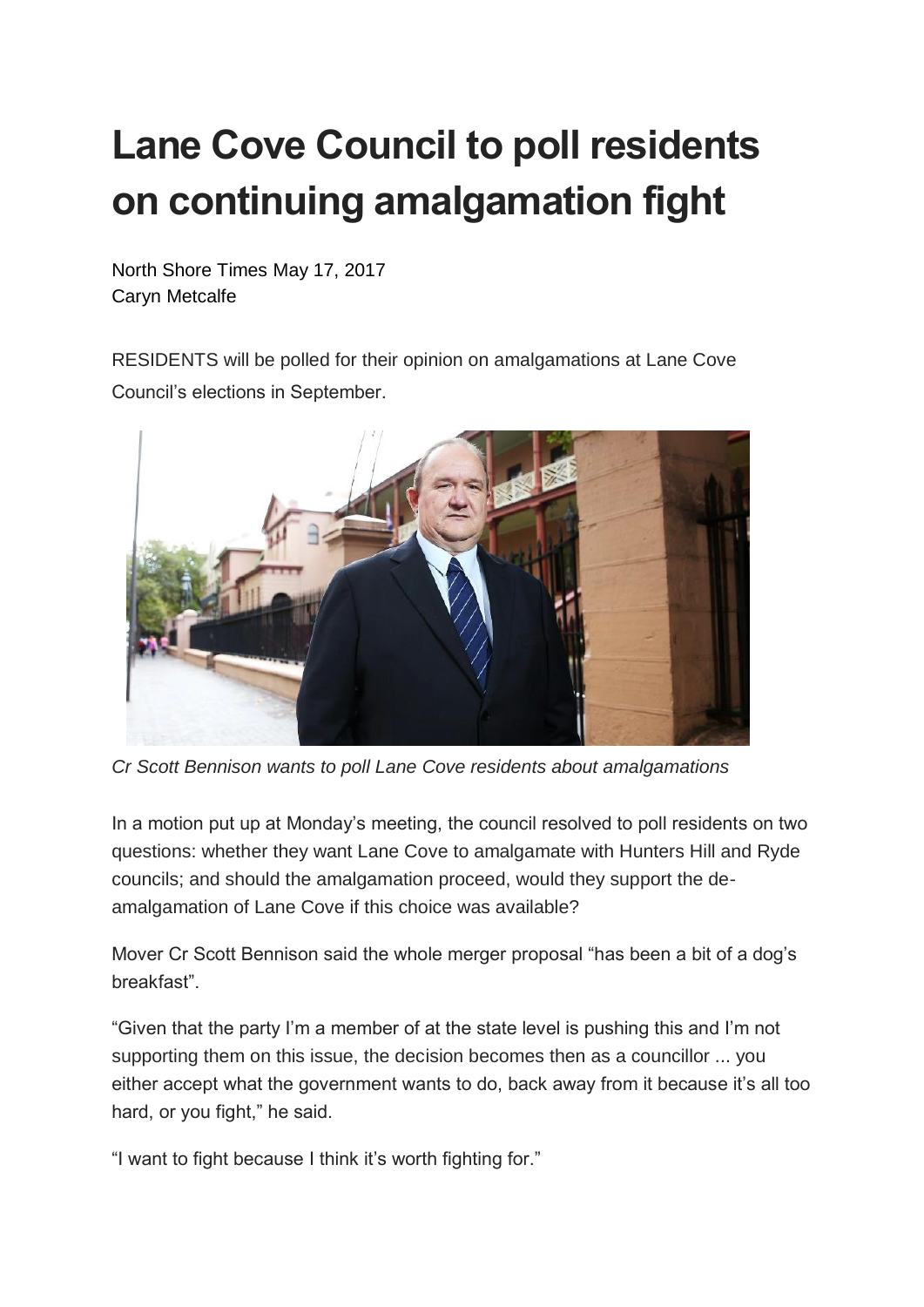

*Lane Cove Council is proposed to merge with Hunters Hill and Ryde*

*.*

Cr Bennison said he had received a letter from shadow minister for local government Peter Primrose indicating that when Labor return to power in the State Government, they would put in place a "transparent mechanism to enable the voluntary deamalgamation of councils" if they could show 20 per cent support from residents and the council's financial sustainability.

The poll would be conducted by the NSW Electoral Commission during the September 9 council elections, with residents given an additional ballot asking them to write yes or no in response to the questions.

The poll is not compulsory or binding, but would provide guidance to the council.

If a majority of residents support the merger, the council resolved to withdraw from any legal actions against the proposal.

Meanwhile, the council has also committed to continuing its opposition, voting to seek special leave to appeal to the High Court, should their current Supreme Court appeal be unsuccessful.

The vote was supported by all councillors except Mayor Deborah Hutchens, deputy mayor Mark Gold and Cr David Brooks-Horn, who voted against it, and Cr Soo-Tee Cheong, who was away.